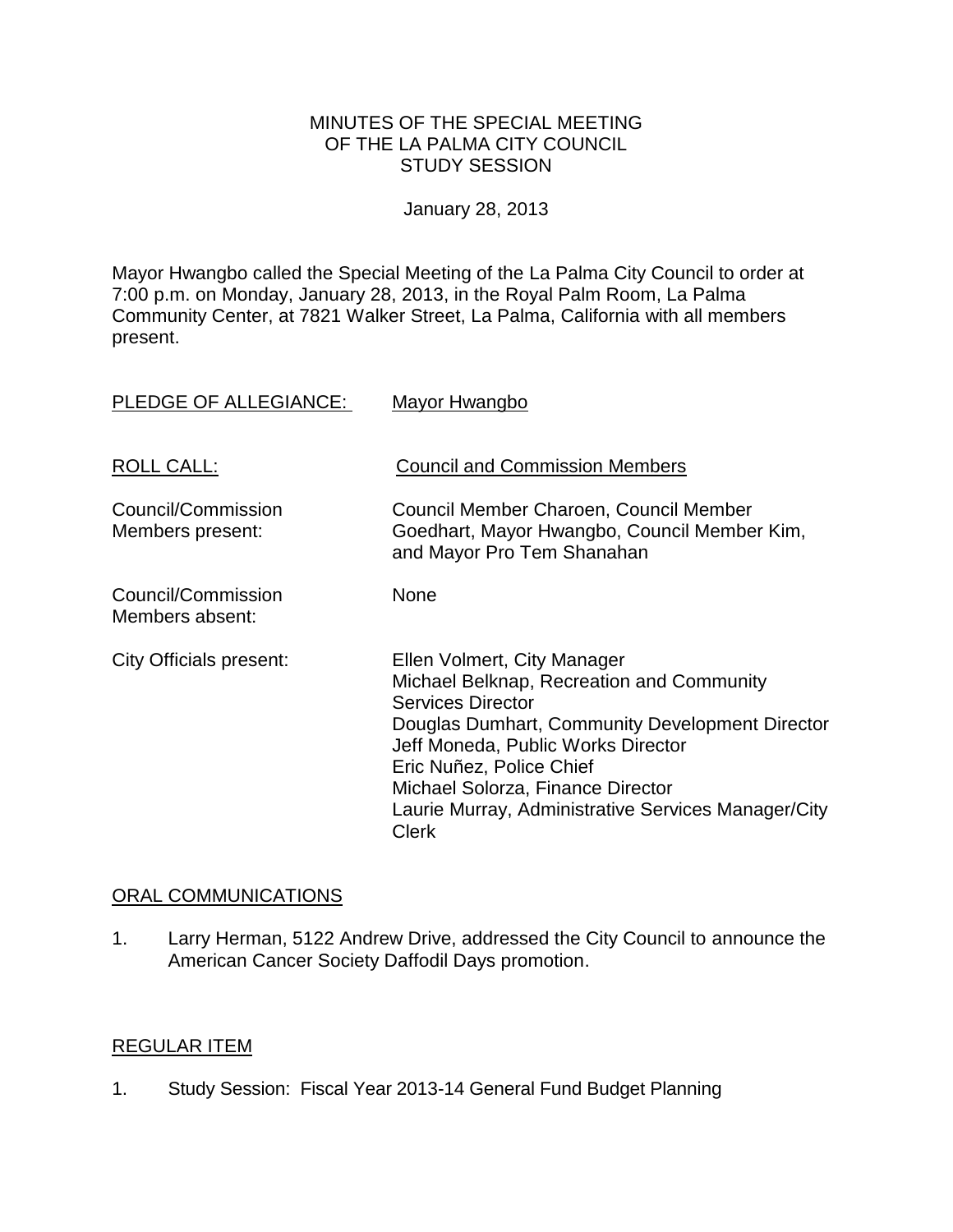City Manager Volmert gave a brief introduction of the item and Finance Director Solorza gave a brief report.

Administrative Service Manager Murray described the proposed cuts to the Administration Department budgets, which include City Council, Legal, City Manager, City Clerk, and Community Promotions.

Keith Nelson, 5311 La Luna, addressed the City Council asking that staff discuss what their thought process was in determining proposed cuts.

City Manager Volmert replied relative to criteria considered including whether services were mandatory and at what level, if services could be provided by others, whether reductions were sustainable over time, the amount of savings, looking at who and how many people would be impacted, whether services are connected to City Council goals or core City responsibilities, and whether the services can be self sufficient.

Finance Director Solorza described the proposed cuts to the Finance Department budget.

Recreation and Community Services Director Belknap described the proposed cuts to the Recreation Department budgets.

Community Development Dumhart described the proposed cuts to the Community Development Department budgets.

Public Works Director/City Engineer Moneda described the proposed cuts to the Public Works Department budgets.

Police Chief Nunez described the proposed cuts to the Police Department budgets.

Public Comment:

- 1. Tom Truscott, 5202 Andrew Drive, addressed the City Council asking what the net change would be to the budget and what is projected for June 30, 2015.
- 2. Robert Carruth, 7201 Monterey Lane, addressed the City Council regarding accrued leave balances, California Public Employees Retirement System (CalPERS) obligations, Other Post Retirement Employee Benefits (OPEB) liabilities, long term capital improvements,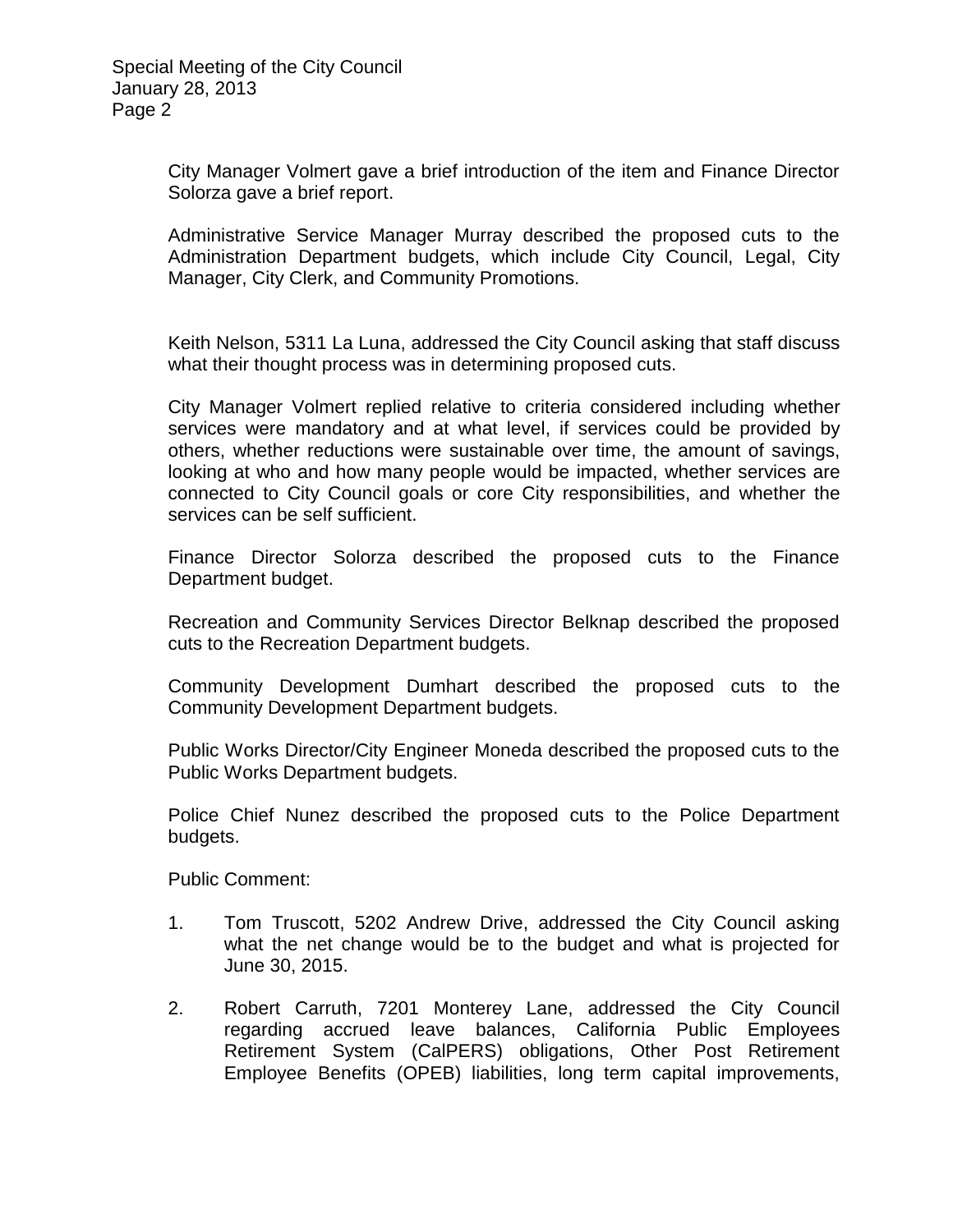> pension reform, and in opposition to return on investment of proposed energy infrastructure improvements.

Discussion ensued regarding proposed cuts, including La Palma Days, Crossing Guards, Volunteers in Policing (VIP) program, K9 program, tree trimming, and elimination of vine care; proposed infrastructure improvements that could offer long term cost savings, including purchasing streetlights, proposed new revenues, including use of AB 939 funds and charging residents the 45 cents per month for special waste pick up services, and bus shelters; contracting services, including Dispatch services, and reducing the overall size of the organization; through attrition.

The Mayor called for a short recess at 8:48 p.m.

The City Council reconvened at 8:56 p.m. with all members present.

Discussion continued regarding the proposed cuts, one-time purchases, and reserves.

The Mayor called for a short recess at 10:01 p.m.

The City Council reconvened at 10:05 p.m. with all members present.

The City Council provided direction to staff as follows:

#### **1. Revenue Questions**

a) Should staff continue to assume a Utility Users Tax (UUT) rate of 5% for FY 2013-14 revenue projections and budget development?

The question was answered by a 4-1 vote, with Council Member Charoen voting no; thereby directing staff to continue to assume a Utility Users Tax (UUT) rate of 5% for FY 2013-14 revenue projections and budget development.

b) Should staff study revising the City municipal code and entering into a contract for placement of bus shelters/benches with an advertising company and expanding other advertising opportunities in City publications and websites?

The question was answered by a 3-2 vote, with Council Member Goedhart and Mayor Hwangbo voting no; thereby directing staff to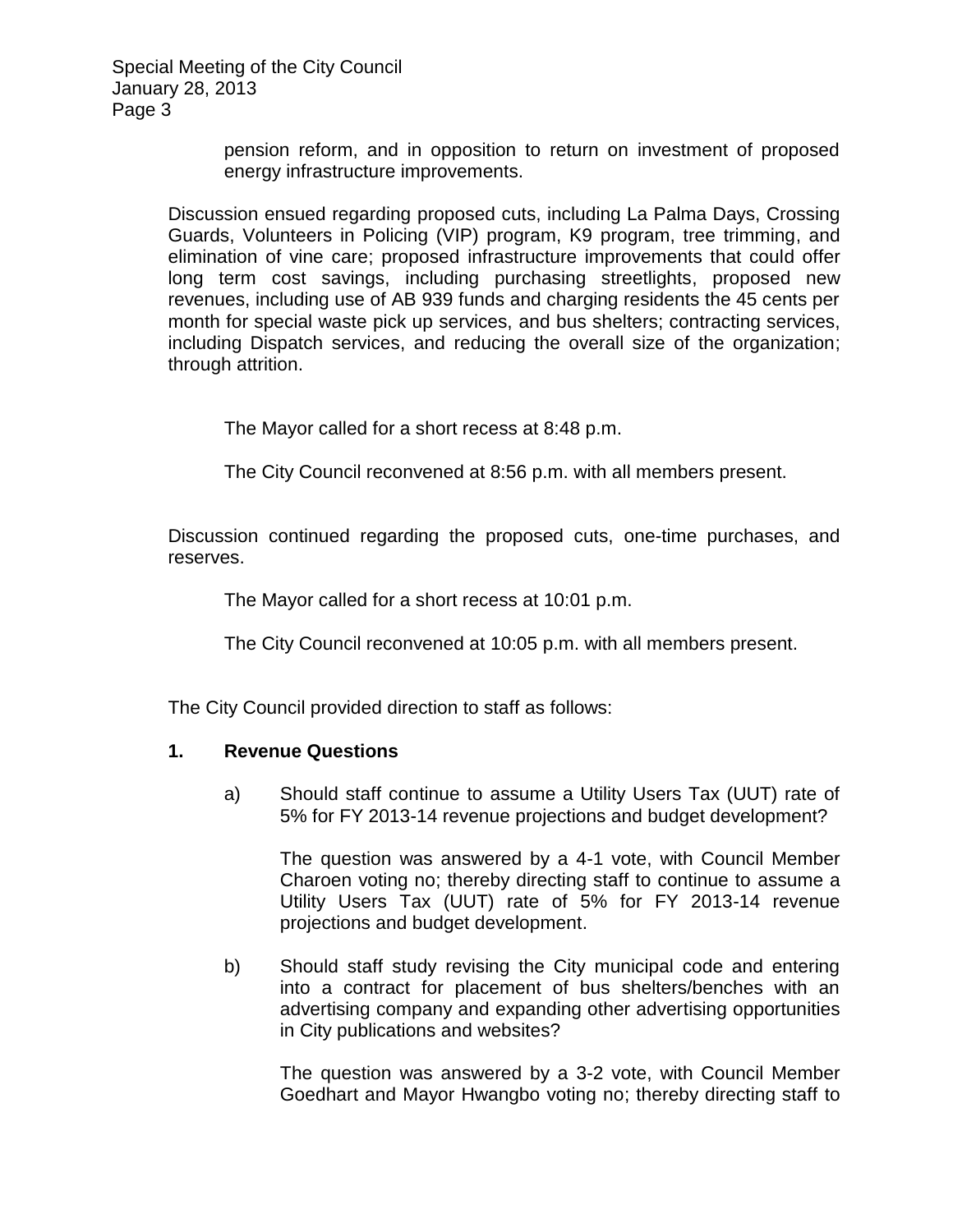> study revising the City municipal code and entering into a contract for placement of bus shelters/benches with an advertising company and expanding other advertising opportunities in City publications and websites.

c) Should staff continue to explore food trucks and beer/wine gardens at Summer Concerts to make these events more self-supporting?

The question was answered by a 4-1 vote, with Mayor Hwangbo voting no; thereby directing staff to continue to explore food trucks and beer/wine gardens at Summer Concerts to make these events more self-supporting.

d) Should staff work with the City's waste management contractor to pass along a \$0.45 per customer charge for special waste that is currently being funded utilizing AB939 set-a-side funds?

The question was answered by a 1-4 vote, with Mayor Pro Tem Shanahan voting yes; thereby directing staff to not work with the City's waste management contractor to pass along a \$0.45 per customer charge for special waste that is currently being funded utilizing AB939 set-a-side funds

e) Should any/all of the additional property tax now returning to the City on an on-going basis from the dissolution of redevelopment be reserved for economic development or infrastructure purposes (vs. including as a general fund unrestricted revenue as currently shown)?

The question was answered by a 2-3 vote, with Council Member Kim and Mayor Pro Tem Shanahan voting yes; thereby directing staff to not allocate any/all of the additional property tax now returning to the City on an on-going basis from the dissolution of redevelopment for economic development or infrastructure purposes.

## **2. Reduction in Service Questions**

a) Should staff continue to include the FY2012-13 budget reductions and restorations as indicated on Attachment 1 as part of the assumptions utilized to build the FY 2013-14 budget?

By consensus, the City Council directed staff to continue to include the FY2012-13 budget reductions and restorations as indicated on Attachment 1 as part of the assumptions utilized to build the FY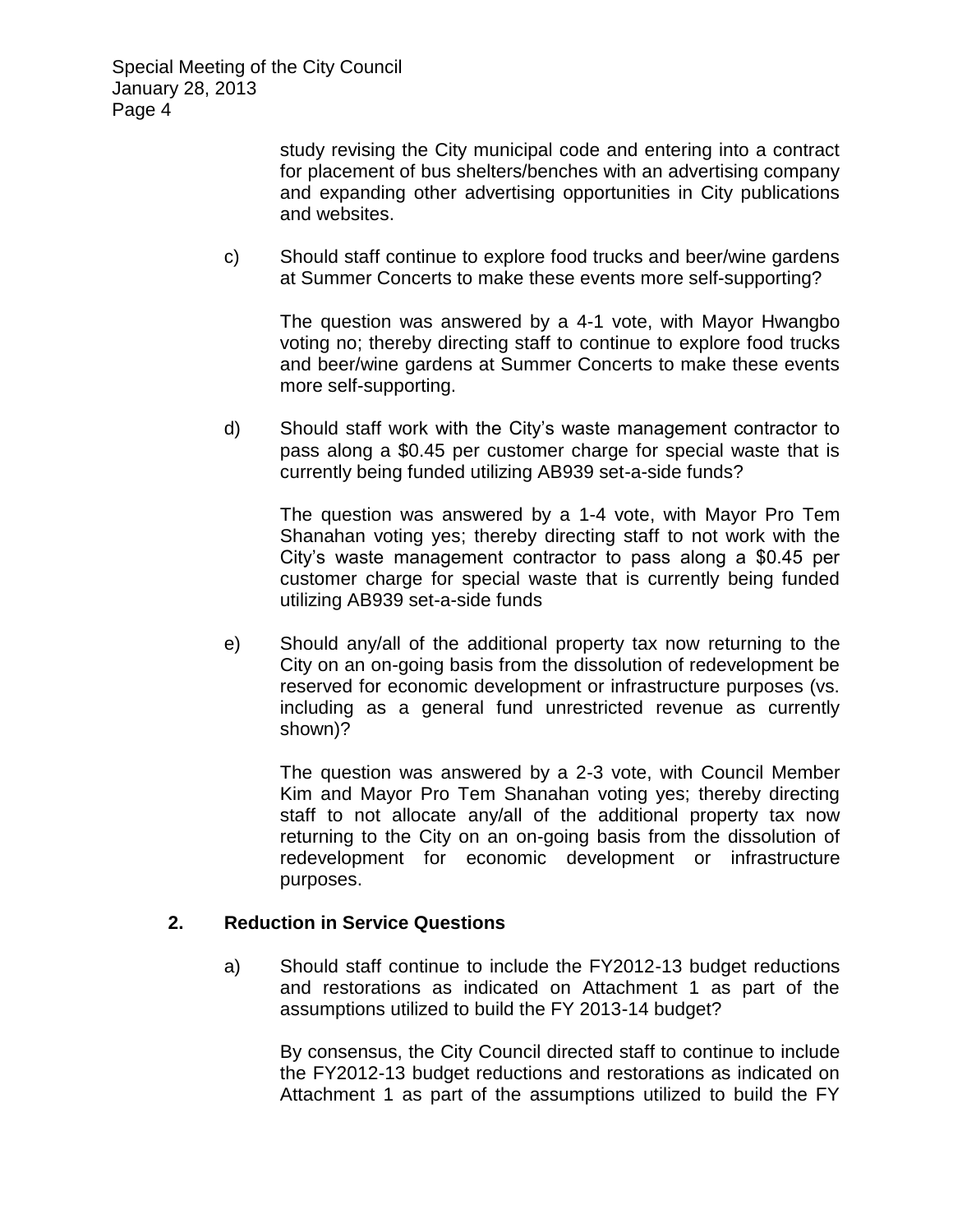2013-14 budget.

b) Are there any reductions in services identified in the staff plan which the City Council wishes to take off the table for further consideration and development?

The City Council reviewed the reductions in services identified in the staff plan and voted on specific proposals as follows:

- 1) The City Council voted 4-1, with Council Member Charoen, voting no; thereby directing staff to remove the proposed moratorium on staff merit increases from the list of proposed reductions.
- 2) The City Council voted 3-2, with Council Members Charoen and Kim voting no; thereby directing staff to pursue infrastructure improvements that would provide long-term energy savings.
- 3) The City Council voted 3-2, with Mayor Hwangbo and Council Member Shanahan, voting no; thereby directing staff to conduct a Request for Proposal (RFP) process for City Attorney services.
- 4) The City Council voted 4-1, with Council Member Charoen voting no; thereby directing staff to include the elimination of a Minutes Clerk in the list of proposed reductions.
- 5) The City Council voted 2-3, with Council Member Charoen and Mayor Hwangbo voting yes, whether to cut the funding for Code Enforcement Officer uniforms; thereby directing staff to remove the proposed cut of funding for Code Enforcement Officer uniforms from the list of proposed reductions.
- 6) The City Council voted 4-1, with Council Member Charoen voting no; thereby directing staff to maintain service, but reduce Crossing Guard costs by investigating cost sharing opportunities with the school districts.
- 7) The City Council voted 4-1, with Mayor Hwangbo voting no; thereby directing staff to remove the proposed cut of funding for the Administrative Services Bureau programs from the list of proposed Police Department reductions.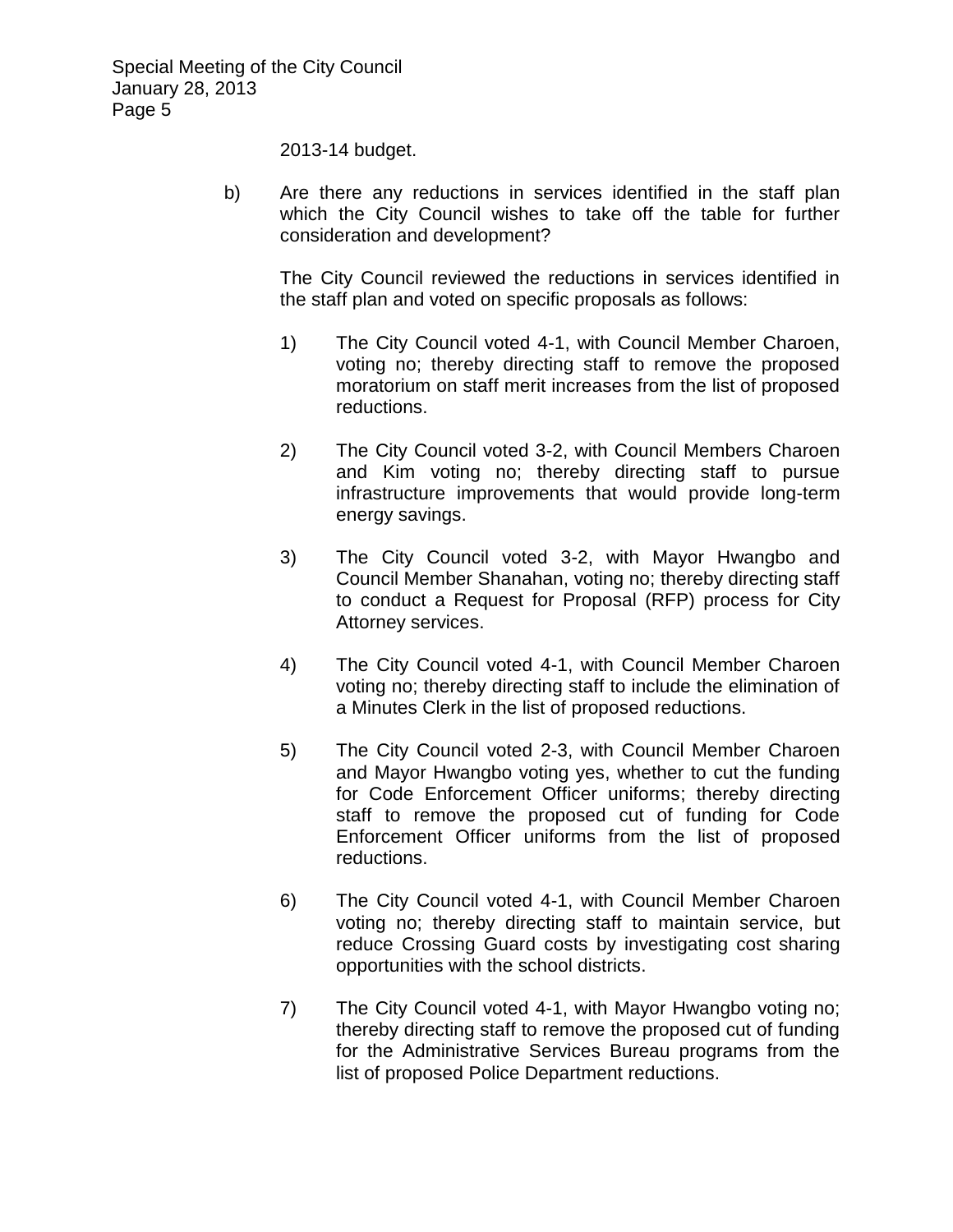- 8) The City Council voted 5-0; thereby directing staff to pursue options for contracting out Dispatch services.
- 9) The City Council voted 3-2, with Mayor Hwangbo and Mayor Pro Tem Shanahan voting no; thereby directing staff to remove the proposed cut of funding for maintenance of block wall vines and reduced tree trimming from the list of proposed reductions.
- 10) The City Council voted 4-1, with Council Member Goedhart voting no; thereby directing staff to find ways to conduct the Volunteer Recognition and La Palma Days events with less funding – but not to eliminate the events entirely.
- 11) The City Council voted 3-2, with Council Members Charoen and Shanahan voting no; thereby directing staff to include the reduction of Park Office hours in the list of proposed reductions.

## **3. Revised Operations Questions**

- a) Does City Council want to refer proposals for contracting out and/or reductions in staffing to staff for further study and for input from the prospective employee organizations?
	- 1) The original question was deemed answered by the City Council's answers to Question 2 – Reductions in Service.
	- 2) The City Council by a vote of 4-1, with Mayor Pro Tem Shanahan voting no; directed staff to pursue additional reorganization proposals that include more cuts in staffing.

## **4. Use of Reserves Questions**

a) Is the use of reserves over the amount specified by policy off the table? And, b) Should staff continue seeking refined cost proposals for using reserves for one-time investments in energy capital projects at outline in Attachment 4?

By consensus, the City Council directed staff to continue to explore the use of reserves.

b) Is it acceptable to use reserves for one-time expenses (part of COR contribution) to help bridge for one year (FY 2013-14) until labor negotiations and updated revenue projections are available?